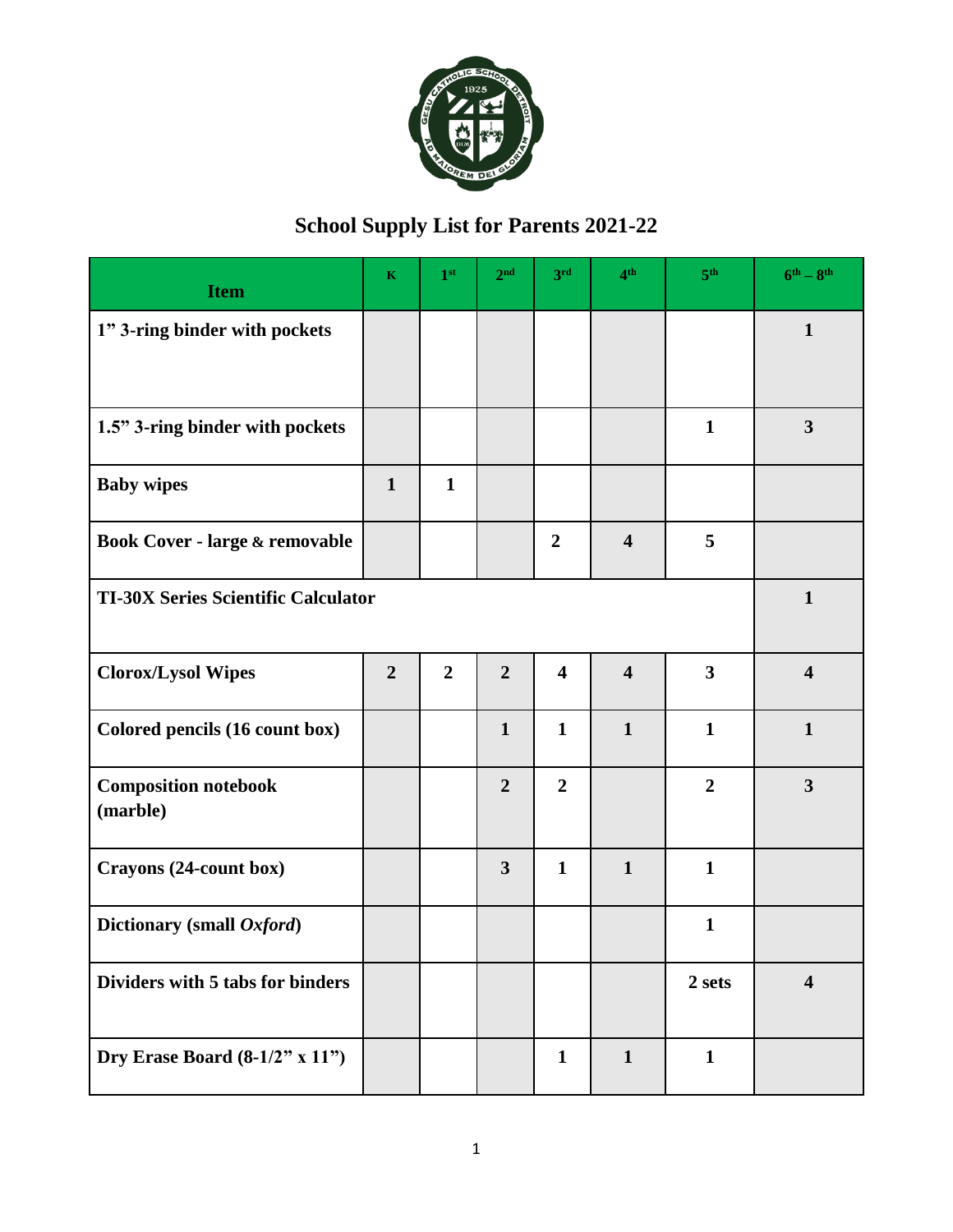

| <b>Item</b>                                              | $\mathbf K$  | 1 <sup>st</sup> | 2 <sup>nd</sup>         | 3 <sup>rd</sup> | 4 <sup>th</sup> | 5 <sup>th</sup>         | $6^{\text{th}} - 8^{\text{th}}$ |
|----------------------------------------------------------|--------------|-----------------|-------------------------|-----------------|-----------------|-------------------------|---------------------------------|
| Dry Erase Eraser (or a clean<br>cloth)                   |              |                 |                         | $\mathbf{1}$    | $\mathbf{1}$    | $\mathbf{1}$            |                                 |
| <b>Dry Erase Markers</b>                                 |              |                 |                         | $\mathbf{1}$    | $\mathbf{1}$    | $\mathbf{1}$            | $\overline{\mathbf{3}}$         |
|                                                          |              |                 |                         | pkg             | pkg             | pkg                     | pkgs                            |
| <b>Earbud headphones</b>                                 | $\mathbf{1}$ | $\mathbf{1}$    | $\mathbf{1}$            | $\mathbf{1}$    | $\mathbf{1}$    | $\mathbf{1}$            | $\mathbf{1}$                    |
| Eraser (large)                                           |              |                 | $\overline{\mathbf{4}}$ | $\overline{2}$  | $\overline{2}$  | $\boldsymbol{2}$        |                                 |
| <b>Eraser Pencil Top</b>                                 |              |                 | 10                      | $\mathbf{1}$    | $\mathbf{1}$    | optional                |                                 |
| <b>Folder with Pockets (NO clips)</b>                    |              |                 | $\mathbf{3}$            | $\mathbf{3}$    | 3               | 10                      |                                 |
| <b>Folder (Plastic) with Pockets and</b><br><b>Clips</b> |              |                 | $\overline{2}$          |                 |                 |                         |                                 |
| Glue (Elmer's 4 oz or larger)                            |              |                 | $\mathbf{1}$            | $\mathbf{1}$    | $\mathbf{1}$    |                         |                                 |
| <b>Glue Stick</b>                                        |              |                 | $\mathbf{3}$            | $\mathbf{3}$    | $\mathbf{1}$    | $\overline{2}$          |                                 |
| Graph paper package                                      |              |                 |                         |                 | $\mathbf{1}$    | $\mathbf{1}$            | $\mathbf{1}$                    |
| Hand Sanitizer (8 oz)                                    |              |                 | $\mathbf{1}$            | $\mathbf{1}$    |                 | $\mathbf{1}$            | $\mathbf{1}$                    |
| <b>Hand Wipes (antibacterial)</b>                        |              |                 | $\mathbf{1}$            | $\mathbf{1}$    | $\mathbf{1}$    | $\overline{\mathbf{3}}$ |                                 |
| <b>Highlighter (yellow)</b>                              |              |                 | $\mathbf{1}$            | $\mathbf{1}$    | $\mathbf{1}$    | $\mathbf{1}$            | $\mathbf{1}$                    |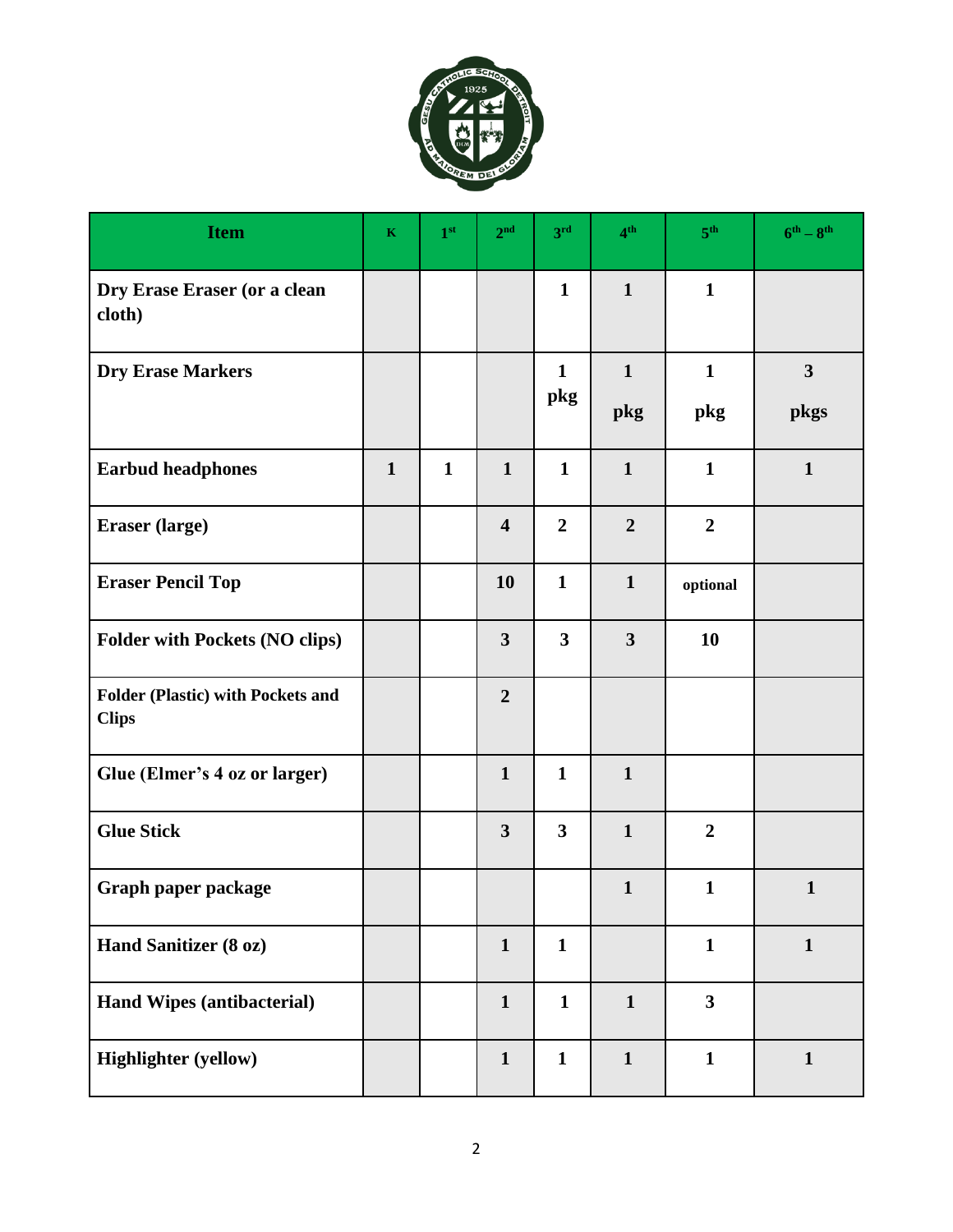

| <b>Item</b>                                     | $\mathbf K$ | 1 <sup>st</sup> | 2 <sup>nd</sup> | 3rd                     | 4 <sup>th</sup>         | 5 <sup>th</sup>         | $6^{th} - 8^{th}$ |
|-------------------------------------------------|-------------|-----------------|-----------------|-------------------------|-------------------------|-------------------------|-------------------|
| <b>Index Cards (package of 3 x 5)</b><br>lined) |             |                 | $\mathbf{1}$    | $\mathbf{1}$            | $\mathbf{1}$            | $\mathbf{1}$            | $\mathbf{1}$      |
| Locker shelf/organizer                          |             |                 |                 |                         |                         | $\mathbf{1}$            | $\mathbf{1}$      |
| Markers (colored, washable)                     |             |                 | $\mathbf{1}$    | $\mathbf{1}$            | $\mathbf{1}$            | $\mathbf{1}$            |                   |
| Paper (Wide ruled filler<br>package)            |             |                 |                 | $\overline{\mathbf{3}}$ | $\overline{\mathbf{3}}$ | $\overline{\mathbf{3}}$ |                   |
| <b>Paper (College Ruled filler</b><br>package)  |             |                 |                 |                         |                         |                         | $\overline{2}$    |
| Pens (black)                                    |             |                 |                 |                         |                         | optional                | optional          |
| Pens (green)                                    |             |                 |                 |                         |                         | 12                      | 6                 |
| <b>Pencil Case (cloth with zipper)</b>          |             |                 | $\mathbf{1}$    | $\mathbf{1}$            |                         | $\mathbf{1}$            | $\mathbf{1}$      |
| Pencil (#2 Lead) - sharpened                    |             |                 | 24              | 24                      | 24                      | 24                      | 24                |
| <b>Pencil Sharpener</b>                         |             |                 |                 | $\mathbf{1}$            | $\mathbf{1}$            | $\mathbf{1}$            | $\mathbf{1}$      |
| Plastic Shoe Box w/ Lid (for<br>supplies)       |             |                 |                 |                         | $\mathbf{1}$            |                         |                   |
| Protractor                                      |             |                 |                 |                         |                         | $\mathbf{1}$            | $\mathbf{1}$      |
| Ruler (clear unbreakable 12" (w/metric)         |             |                 | $\mathbf{1}$    | $\mathbf{1}$            | $\mathbf{1}$            | $\mathbf{1}$            | $\mathbf{1}$      |